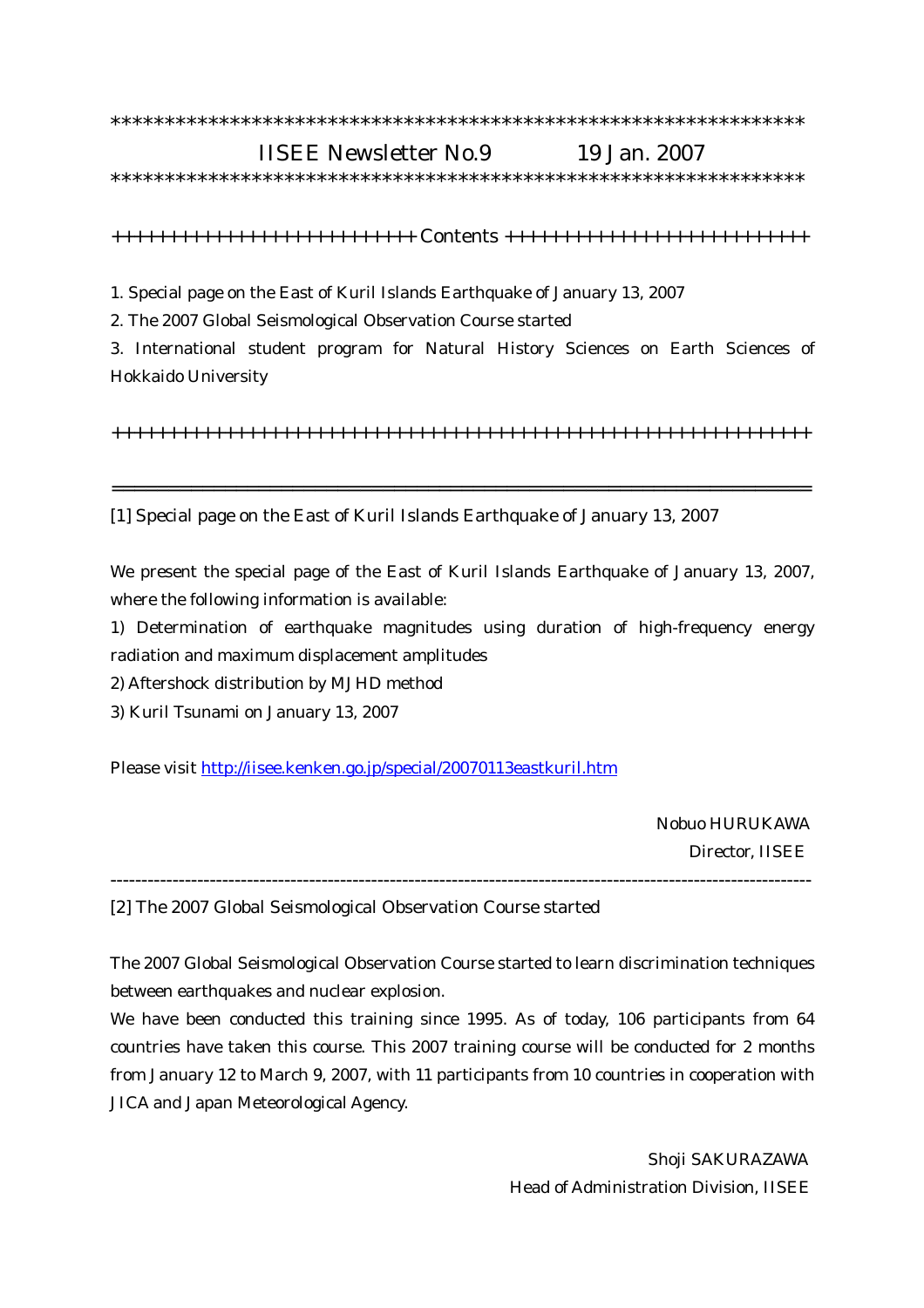

The 2007 Global Seismological Observation Course participants

[3] International student program for Natural History Sciences on Earth Sciences of **Hokkaido University** 

Our graduate program has just received a special allocation of the Japanese Government Scholarships for master or Ph.D. degree, starting in October 2007 and calling for applications for the five subsequent years. This scholarship provided you with very generous allowance (http://www.studyjapan.go.jp/en/toj/toj0306e.html ) (for the category of "Research Student" in this web page). For staff and research activities of our department, please refer to (http://www.ep.sci.hokudai.ac.jp/index\_e.html). We are welcomed for anyone who likes to study at our graduate school. At this time, one must submit his/her application forms by the end of February, 2007.

If you (living either in or out of Japan) are interest or have any further questions, please feel free to contact me.

> Prof. Kiyoshi Yomogida (yomo@mail.sci.hokudai.ac.jp) Graduate School of Science, Hokkaido University, Sapporo, Japan (IISEE Lecturer)

We send this IISEE Newsletter to ex-participants whose e-mail addresses are known. The IISEE send you new information actively and accept your contribution at any time. In order